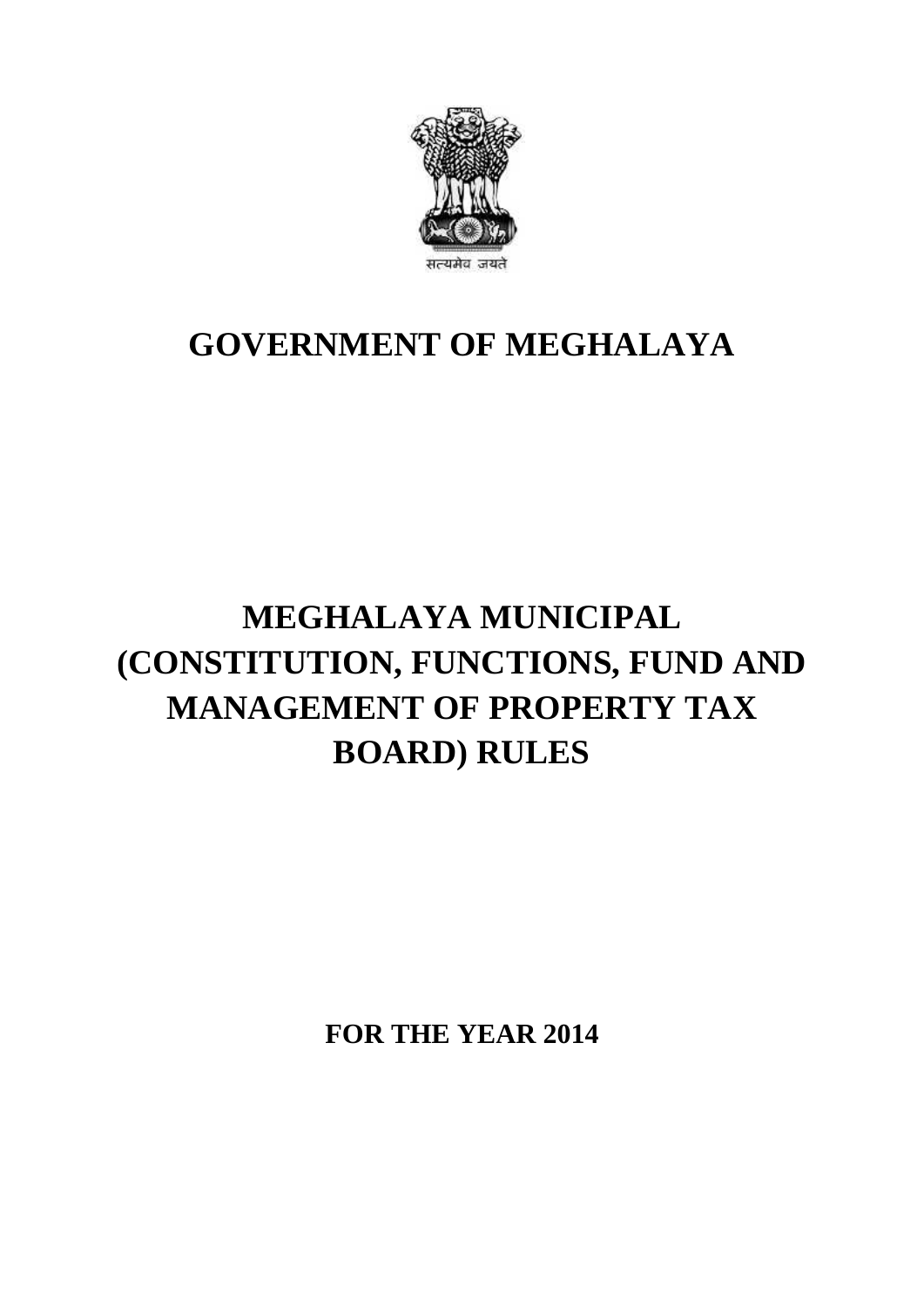## The  $1<sup>st</sup>$  July, 2015

**No. UAU.95/2014/11** – In exercise of powers conferred by Section 306 of the Meghalaya Municipal Act (the Assam Act, 1956 as adapted and amended by Meghalaya), the Governor of Meghalaya is pleased to make the following rules, namely –

1. **Short title and commencement**  $- (1)$  These rules shall be called the Meghalaya Municipal (Constitution, Functions, Fund and Management of Property Tax Board) Rules, 2014.

(2) It shall come into force at once.

- 2. **Definitions**  $(1)$  In these Rules, unless the context otherwise requires  $-$ 
	- (a) "Board" means the Meghalaya Municipal Property Tax Board constituted under section 67A of Meghalaya Municipal Act, 1973 as amended.
	- (b) "Chairperson" means the Chairperson of the Meghalaya Municipal Property Tax Board;
	- (c) "Member" means the Member of the Meghalaya Municipal Property Tax Board;
	- (d) "Municipal Act" means the Meghalaya Municipal Act, (Assam Act XV of 1957 as adapted and amended by Meghalaya);
	- (e) "Property tax" means the property tax leviable and payable under the relevant Municipal Act.

(2) Words and expressions used in this Act but not defined hereinabove shall have the same meanings as respectively assigned to them in the Municipal Act.

3. **Constitution of Board** – (1) The State Government shall, by notification in Official Gazette, constitute a Board to be known as the Meghalaya Municipal Property Tax Board to exercise the powers conferred on, and to perform the functions assigned to it, under the Municipal Act.

(2) The Board shall be a body corporate, having perpetual, succession and a common seal, and shall have the power subject to approval of the State Government to acquire, hold and dispose of the property, both movable and immovable and to contract and shall, by the name as aforesaid, sue or be sued.

4. **Composition of the Board** – (1) The Board shall consist of a Chairperson and members not exceeding three members.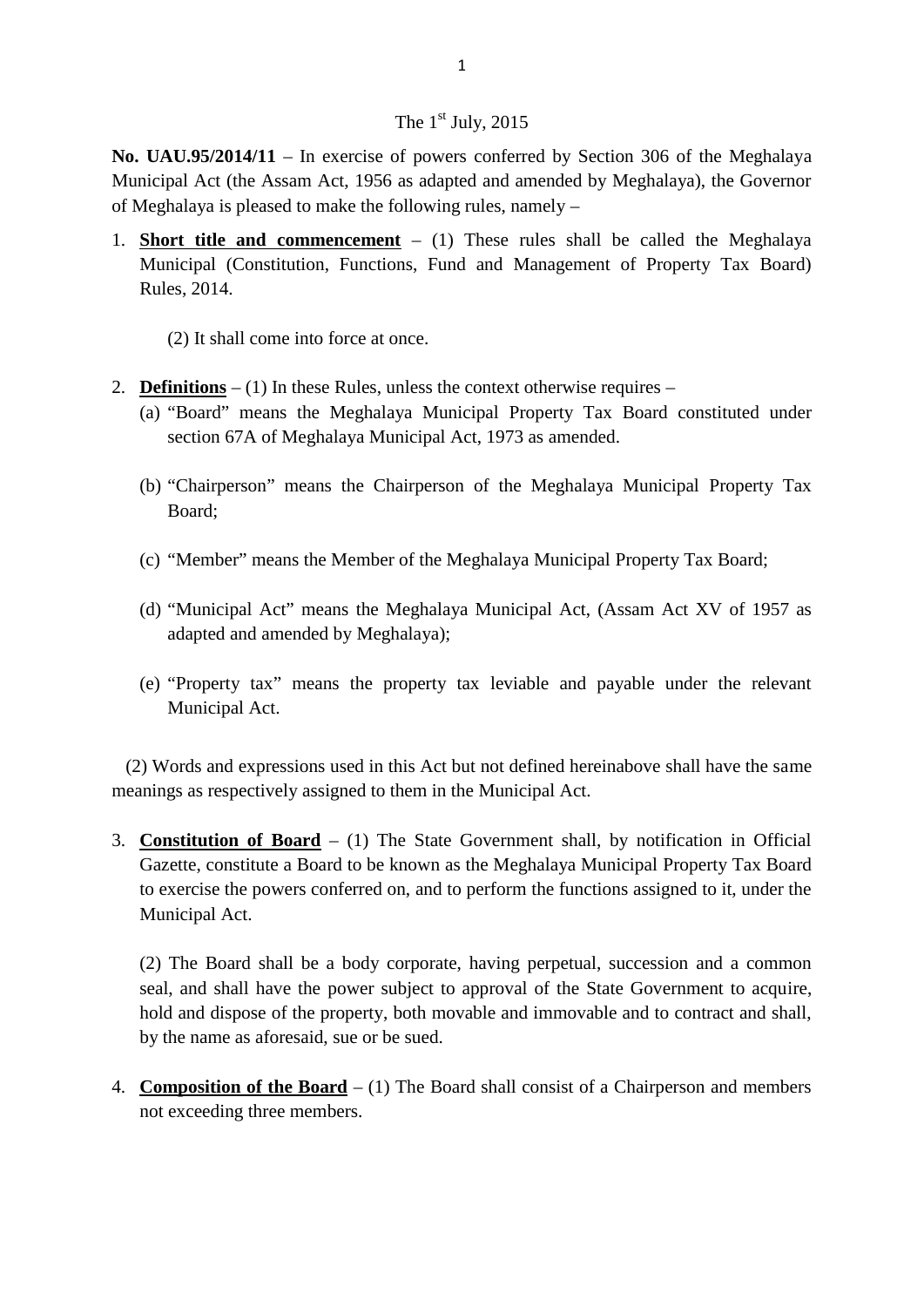(2) The Chairperson shall be a person who is a retired Judge of the High Court or a retired officer who has been a Chief Secretary or an Additional Chief Secretary to the State Government.

(3) The other Members shall be the persons who have adequate knowledge and experience in the field of municipal administration dealing with problems relating to urban affairs or valuation of properties/engineering or municipal finance/economics and law or management.

5. **Chairperson and Members not to have financial interest**  $- (1)$  The Governor shall, on the advice of the State Government, appoint a person as Chairperson and other Members of the Board.

(2) The person appointed as a Chairperson or a Member of the Board must not have financial or other interest which is likely to prejudicially affect his function as a Chairperson or a Member of the Board or hold any share or interest, whether in his own name or otherwise in the body corporate or association of persons or a firm that is engaged in the business of construction of buildings providing housing accommodation and carrying on business of sale or disposal of flats in such buildings.

(3) The appointments of the Chairperson and the Members of the Board shall be notified in the *Official Gazette*.

(4) The persons appointed as the Chairperson and Members of the Board shall, before entering upon office, make and subscribe before the Governor an oath or affirmation according to the form as prescribed by rules.

(5) The person appointed as a Chairperson or a Member of the Board may, by writing under his hand addressed to the Governor, resign from office.

- 6. **Removal of Chairperson and Members**  The Governor, on the recommendation of the State Government, may, by order, remove from office the Chairperson or any other Member, if he/she:  $\overline{a}$ 
	- (a) Has been adjudged an insolvent; or
	- (b) Has been convicted of an offence which in the opinion of the State Government, involves moral turpitude; or
	- (c) Has become physically or mentally incapable of acting as a Chairperson or a Member; or
	- (d) Has acquired such financial or other interest as is likely to affect prejudicially his functioning as Chairperson or a Member; or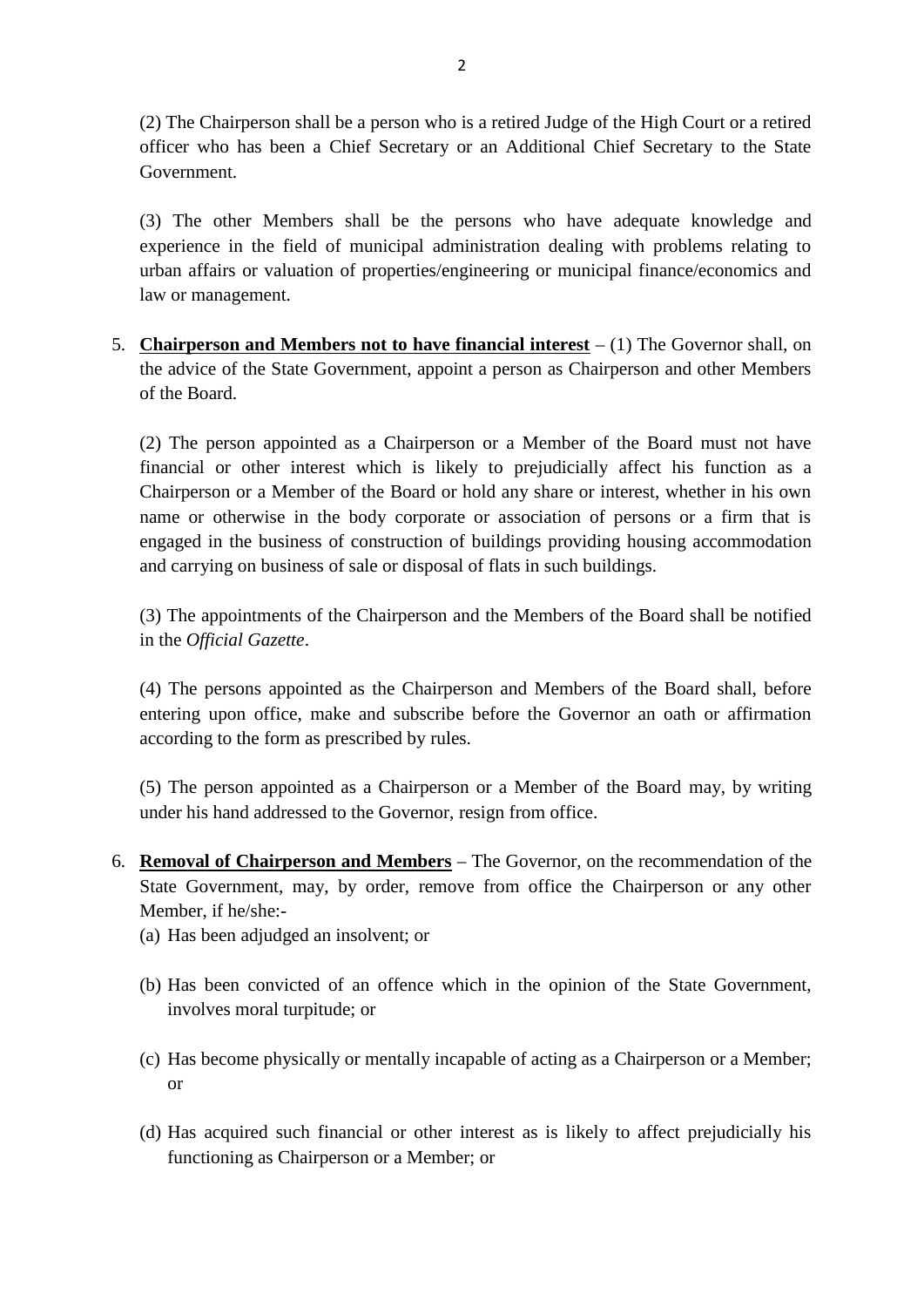- (e) Has abused his position so as to render his continuance in office prejudicial to the public interest.
- 7. **Terms of office, salaries and allowances and other conditions of service of Chairperson and Members** – (1) The Chairperson and the other Members shall hold office as such for a term of five years from the date of entering upon office but shall not be eligible for re-appointment;

Provided that, no Chairperson or any other Member shall hold office as such after he has attained.

- (a) In case of Chairperson, the age of sixty-five years, and
- (b) In case of any other Member, the age of sixty-two years.

(2) The salaries and allowances payable to and other terms and conditions of service of the Chairperson and the other Members shall be such as may be determined by the State Government by office memorandum.

(3) The salaries and allowances payable to and other conditions of service of the Chairperson and the other Members shall be varied to their disadvantage after the appointment.

(4) If the post of Chairperson becomes vacant for any reason, the Governor may appoint any Member to hold the additional charge of the post of Chairperson till the post is filled in by a regular appointment.

8. **Headquarters of, and transaction of business of Board** – (1) The Headquarters of the Board shall be at Shillong and the Board shall normally sit at Shillong, but may hold its sittings at any other places within the State as the exigency of the work of the Board may require.

(2) The Board shall frame rules of procedure in regard to transaction of its business at its meeting including quorum as may be decided by the Board.

(3) The Chairperson shall preside over the meetings of the Board and if the Chairperson, for any reason is unable to attend a meeting of the Board, any other Member of the Board chosen by the Members present at the meeting from amongst themselves shall preside at the meeting.

(4) All questions which come up before any meeting of the Board shall be decided by majority of the Members present and voting, and in the event of an equality of votes, the Chairperson or in his absence, the person presiding, shall have a second or casting vote.

(5) The Chairperson shall be first among equals and shall have the powers of general superintendence and directions in the conduct of the affairs and administrative matters of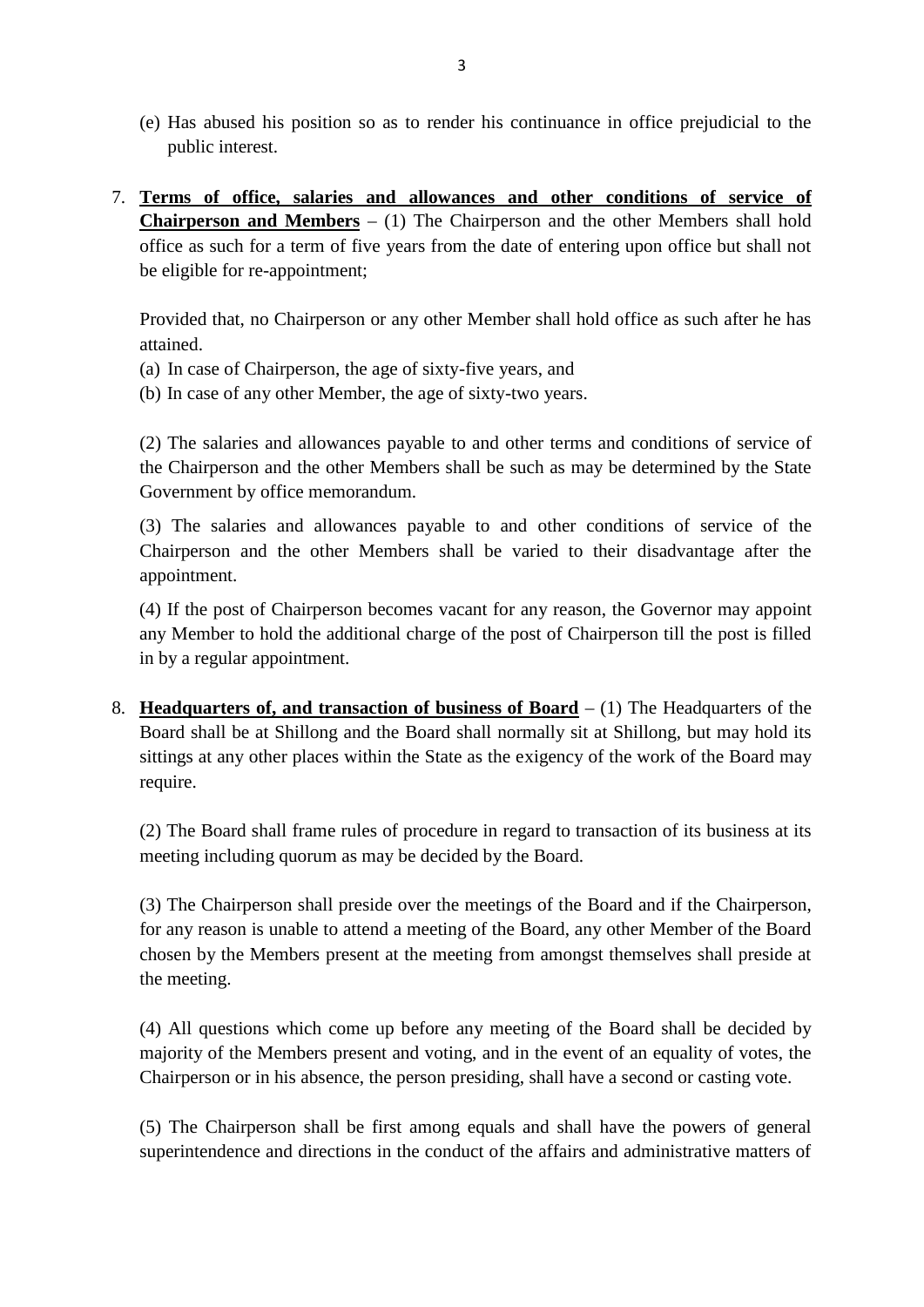the Board and shall exercise and discharge such other powers and functions of the Board, as may be assigned to him by the Board.

- 9. **Vacancy, etc., not to invalidate proceedings of the Board** No act or proceedings of the Board shall be invalid merely by reason of –
	- (a) Any vacancy or any defect in the constitution of the Board;
	- (b) Any defect in the appointment of the Chairperson or the Member of the Board, or
	- (c) Any irregularity in the procedure of the Board not affecting the merits of then case.
- 10. **Officers and employees of the Board**  (1) The Board may create such posts of officers and employees and fill up such posts as may be approved by the State Government.

(2) The terms and conditions of service including salaries and allowances of the officers and employees appointed under sub-rule (1) and (5) shall be such as are applicable to the officers and employees of equivalent grades and scales under the State Government.

(3) The Board may take over and employ such staff of the State Government, as the State Government may make available.

(4) All Government employees taken over and employed under sub-rule (3) shall have a lien on their post in the service of the State Government and the period of their service under the Board shall, on repatriation to the service of the State Government, be counted for the purpose of their promotions, increments, prisons and other matters relating to their service.

(5) The Board shall have a Secretary, who shall be appointed by the State Government, to exercise such powers, and perform such duties, under the control of the Chairperson, as may be specified by regulations made by the Board.

(6) The Board may appoint consultants or Committees of experts to assist the Board in the discharge of its functions on such terms and conditions as the Board may, by order, determine.

11. **Expenditure incurred on account of salaries and allowance including contingency** – (1) The expenditure incurred by the Board for meeting the salaries and allowances including contingencies of the Chairperson, Member Secretary and officers and employees serving under the Board shall be defrayed out of the Municipal Property tax Board Fund' constituted under rule 16.

(2) The expenditure towards contingencies for maintaining normal financial activities shall be met out of the aforesaid Fund.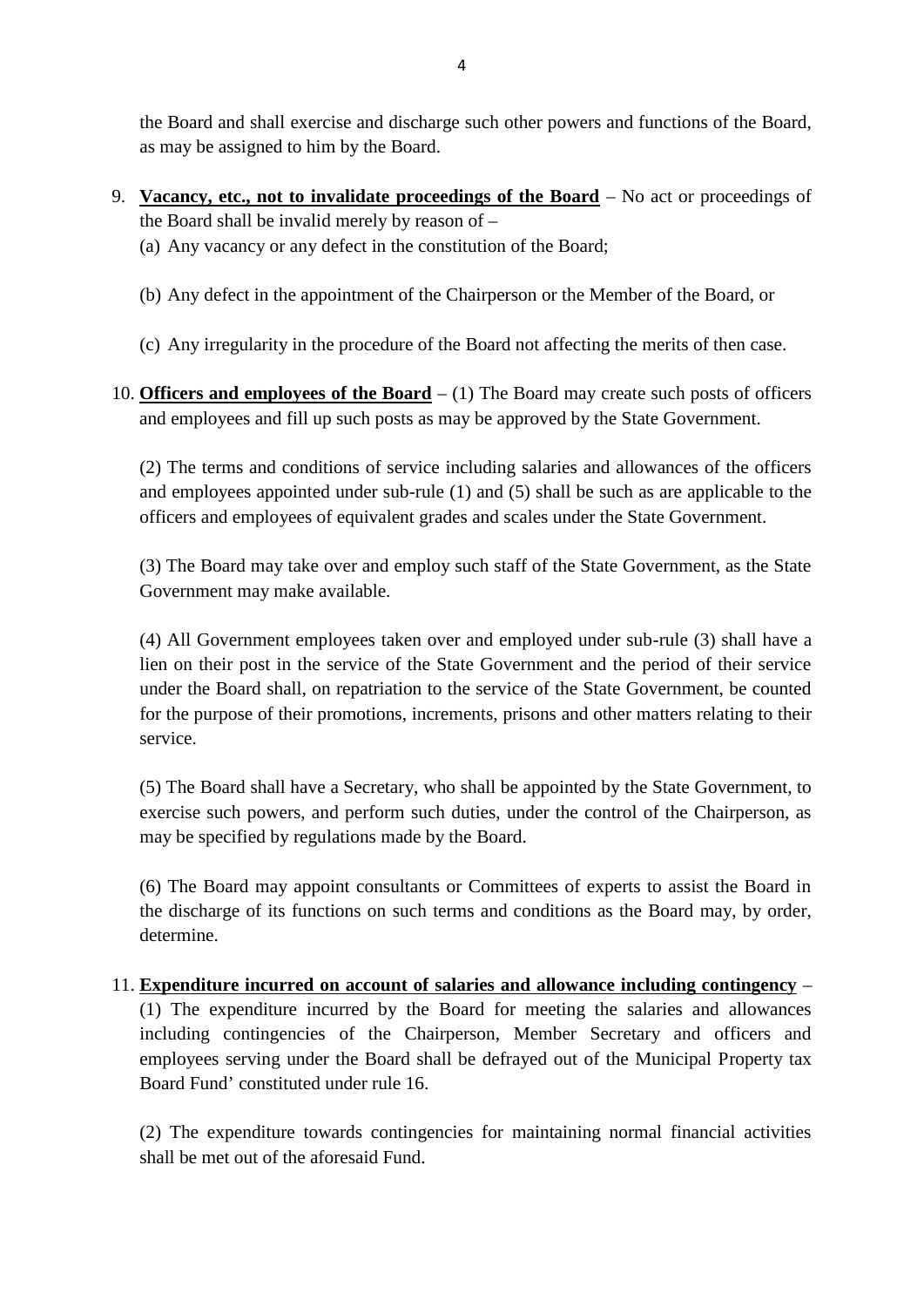- 12. Notwithstanding anything contained elsewhere in these rules or any other law for the time being in force, the Board shall discharge the following functions, namely.
	- (a) To do audit of the self-assessment filed by the tax payer and, or assessment done by the Valuation Committee of a Municipal Board or, as the case may be, the Chief Executive Officer of a Municipal Board for levying the property tax, on various categories of properties and to revise the assessment, if found necessary, and to recommend action against concerned persons if it is found that mis-valuation is done with malafide intention or arbitrariness.
	- (b) On a joint reference made by the Chairperson / Chief Executive Officer of a Municipal Board, as the case may be, and any property tax payer, to tender advice or to determine the terms of compromise in case of a dispute between the property tax payer and the Chairperson of a Municipal Board or as the case may be, the Chief Executive Officer of a Municipal Board, where both the parties want to amicably settle their dispute which may or may not be pending before any Court of law, for which the Board may charge fees as decided by the Board with the approval of the State Government.
	- (c) As and when required to do so
		- (i) To set guidance value and its subsequent updating;
		- (ii) To review the property tax system and suggest suitable basis for valuation of properties and assessment of property tax;
		- (iii) To design and formulate transparent procedure for ensuring quality and transparency in valuation or assessment process and facilitating disclosure of valuation for fair comparison of properties as well as inspection of the same for verification;
		- (iv) To recommend modalities for periodic revision of the property tax assessment;
	- (d) To render such other advice on valuation of properties or assessment of property tax as the State Government may, from time to time, require the Board to do, considering their experience;
	- (e) To discharge such other functions in the field of valuation or property tax assessment including development of expertise in valuation of lands and buildings;
	- (f) To undertake directly or through any institution, training of officers and employees of municipalities as the State Government may direct or as the Board may consider necessary for carrying out the purposes of these Rules;
	- (g) To collect and record information concerning the property tax in the State; and
	- (h) To aid and advice the State Government on any other related matters referred to the Board by the State Government.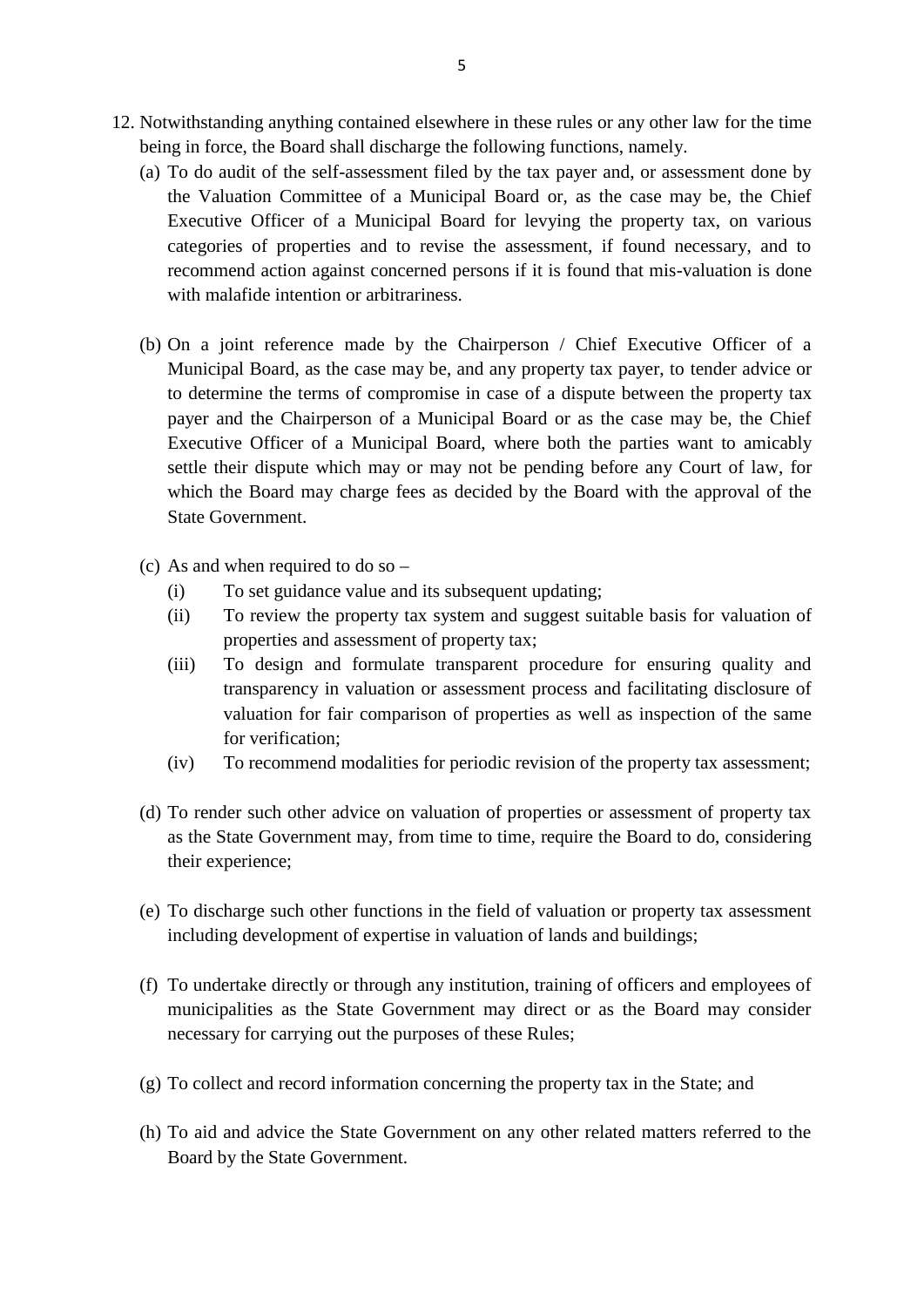- 13. **Production and inspection of accounts and documents**  The Board or any of its officers authorised by the Board may subject to such conditions as may be prescribed by rules, require the owner or the occupier of any land or building to produce before the Board or such officer within such time as the Board or such officer may fix, any accounts, registers or documents or to furnish any information relating thereto as may be considered necessary for the purpose of audit of the assessment of the property done by the Valuation Committee of a Municipal Board or the Chief Executive Officer of a Municipal Board.
- 14. **Power to enter in to land and building**  (1) Any officer of the Board, when so authorized by it in writing, may by giving previous notice to the owner, or the occupier, of any land or building, at all reasonable hours, enter in to such land or building and make an inspection or survey, or take measurements, thereof for the purpose of audit of the assessment of the property done by the Valuation Committee of the Municipal Board or, as the case may be, the Chief Executive Officer of the Municipal Board.

(2) After the officer authorized under sub-rule (1) gives notice in writing to the owner or the occupier of any land or building, of his intention to enter into such land or building, the owner or the occupier of such land or building shall, upon such notice being duly served on him, extend all facilities as may reasonably be expected of him to such officer for entering into such land or building and for making inspection or survey, or for taking measurements thereof, as the case may be, for the purpose of audit of the assessment of the property tax done by the Valuation Committee of the Municipal Board or, as the case may be, the Chief Executive Officer of the Municipal Board.

15. **Grants and advances to Board** – (1) The State Government may make such grants and advances to the Board as the State Government may think fit for the purposes of its functions and its duties, and all grants and advances so made shall be on such terms and conditions as the State Government may think fit.

(2) For the purpose of giving grant to the Board, it shall be lawful for the State Government to levy a cess at such percentage on the assessed tax of the properties, as the case may be, as may be notified in the *Official Gazette*, which shall be collected by the Municipal Board and remitted to the State Government. The State Government shall every year, pay to the Board, a grant-in-aid approximately equal to the amount collected on account of the cess levied' under this section in such manner as may be prescribed.

- 16. **Constitution of Board Fund**  (1) There shall be constituted a Fund to be called "Municipal Property Tax Board Fund" and to which shall be credited thereto –
	- (a) Any Government grants and advances received, and fees and charges, if any, levied under this Act or the rules made there-under; and
	- (b) All sums received by the Board from such other sources as may be decided upon by the State Government.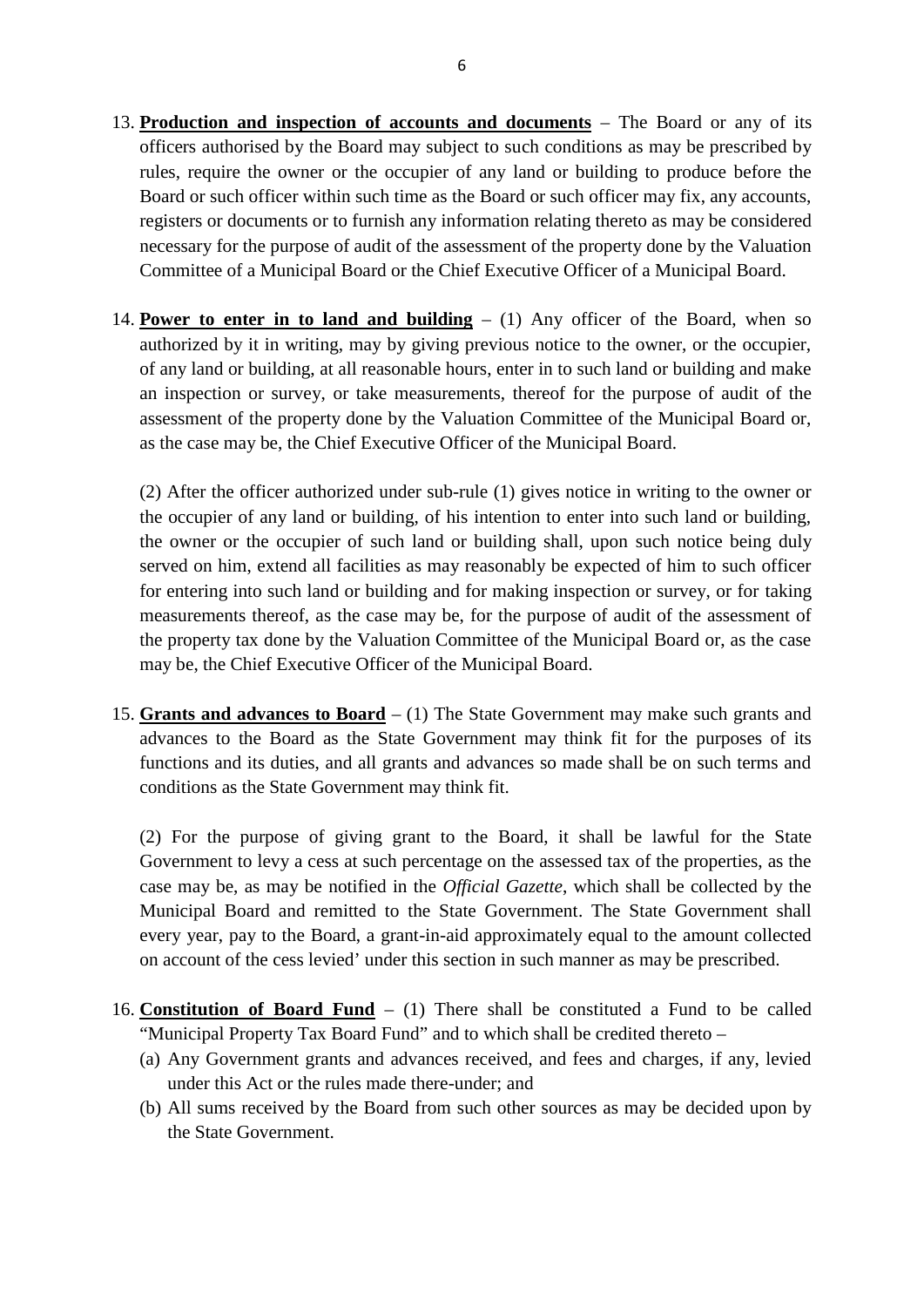(2) All moneys received by the Board shall be deposited in one or more nationalised banks.

- (3) The Fund shall be applied for meeting –
- (a) The salaries, allowances and other renumerations of the Chairperson and the Members; officers and other employees of the Board.
- (b) Other expenses of the Board in connection with the discharge of its functions and for the purposes of this Rule.
- 17. **Budget of Board**  The Board shall prepare, in such form, and at such time in each financial year, as may be prescribed, by rules, its budget for the financial year, showing the estimated receipts and expenditure of the Board, and forward the budget to the State Government.
- 18. **Accounts and Audit of Board**  (1) The Board shall maintain proper accounts and other relevant records and prepare an annual statement of accounts in such form as may be determined by the State Government in consultation with the Comptroller and Auditor-General of India.

(2) The accounts of the Board shall be audited by the Comptroller and Auditor-General of India at such intervals as may be determined by him, and any expenditure incurred in connection with such audit shall be payable by the Board to the Comptroller and Auditor-General of India.

(3) The Comptroller and Auditor-General of India and any person appointed by him in connection with the audit of the accounts of the Board under this Act shall have the same rights and privileges and authority in connection with such audit as the Comptroller and Auditor-General of India generally has in connection with the audit of Government accounts and, in particular, shall have the right to demand the production of books, accounts, connected vouchers and other documents and papers and to inspect any of the offices of the Board.

(4) The accounts of the Board, as certified by the Comptroller and Auditor-General of India or any other person appointed by him in this behalf, together with the audit report thereon shall be forwarded annually to the State Government by the Board and the State Government shall cause the audit report to be laid, as soon as may be after it is received, before the State Legislature.

19. **Delegation of powers and functions by the Board** – (1) The Board may delegate any of its powers and functions including financial powers to the Chairperson of the Board.

(2) The Board may also delegate any of its powers or functions to any other officers of the Board by a resolution adopted by it in this behalf.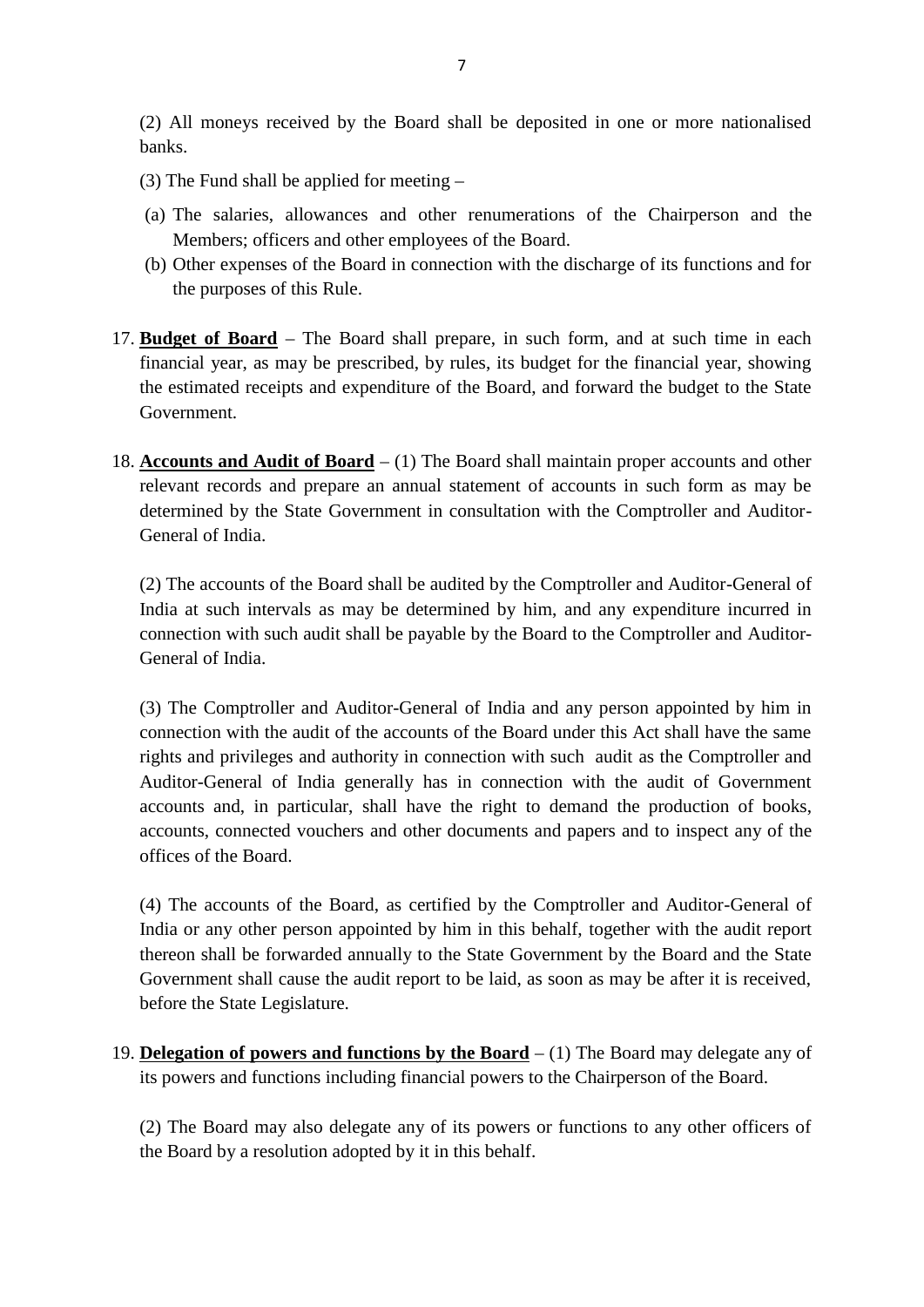- 20. **Chairperson, members, officers and employees to be public servants**  The Chairperson and every Member of the Board or every officer or employee of the Board shall, when acting or purporting to under the provisions of this Act, be deemed to be a public servant within the meaning of section 21 of the Indian Penal Code, section 197 of Code of Criminal Procedure, 1973 and clause (c) of section 2 of the Prevention of Corruption Act; 1988.
- 21. **Appeal against Board decision**  (1) Any person aggrieved by any decision or order of the Board may file an appeal to the High Court.

(2) Except as aforesaid, no appeal or revision shall lie to any Court from any decision or order of the Board.

(3) Every appeal under this section shall be preferred within sixty days from the date of communication of the decision or order of the Board to the person aggrieved by the said decision or order;

Provided that, the High Court may entertain an appeal after the expiry of the said period of sixty days, if it is satisfied that the aggrieved person had sufficient cause for not preferring the appeal within the said period of sixty days.

- 22. **Transparency in functioning of the Board**  The Board shall ensure transparency while exercising the powers and discharging the functions under these rules.
- 23. **Proceedings before Board to be judicial proceedings**  All proceedings before the Board shall be deemed to be judicial proceedings within the meaning of section 193 and section 228 of the Indian Penal Code and the Board shall be deemed to be a Civil Court for the purposes of section 345 and section 346 of the Code of Criminal Procedure, 1973.
- 24. **Protection of action taken in good faith**  No suit, prosecution or other legal proceedings shall lie against the State Government or the Board or any officer of the State Government or any Member, officer or other employee of the Board for anything which is in good faith done or intended to be done under the rule and the regulations made there under.
- 25. **Power of the State Government to supersede the Board**  (1) The State Government may, by notification in the *Official Gazette*, and for reasons to be specified therein, supersede the Board for such period, not exceeding six months, as may be specified in the notification and appoint a person possessing any of the qualifications laid down in subrule (3) of rule 4 to be the Administrator to discharge the functions and perform the duties of the Board;

Provided that, before issuing any such notification, the State Government shall give reasonable opportunity to the Board to make representation against the proposed supersession and shall consider the representation, if any, of the Board.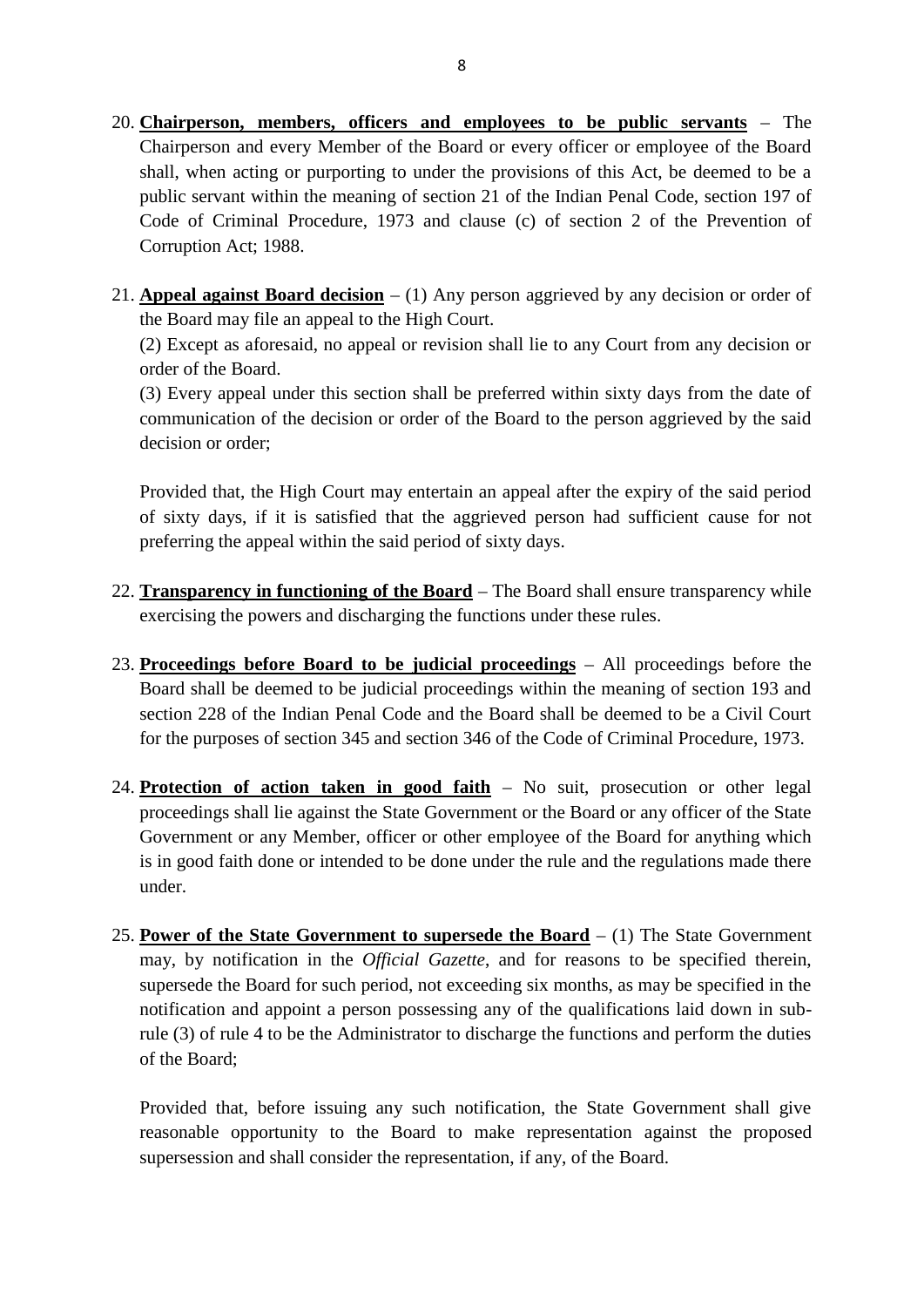- (2) Upon the publication of notification under sub-rule (1) superseding the Board
	- (a) The Chairperson and other Members shall, as from the date of supersession, vacate their offices as such;
	- (b) All the powers, functions and duties which may, by or under the provisions of this act, be exercised or discharged by or on behalf of the Board shall, until the Board is reconstituted under sub-rule (3), be exercised or discharged by such Administrator;
	- (c) All properties owned and controlled by the Board shall, until the Board is reconstituted under sub-rule (3), vest in the State Government.

(3) On or before the expiration of the period of supersession specified in the notification issued under sub-rule (1), the State Government shall reconstitute the Board by fresh appointment of the Chairperson and other Members and in such case, any person who had vacated his office under clause (a) of sub-rule (2) shall not be deemed to be disqualified for appointment.

(4) The State Government shall cause a copy of the notification issued under sub-rule, (1) and a full report of any action taken under this section and the circumstances leading to such action to be laid before each House of the State Legislature at the earliest.

- 26. **Protection of action taken in good faith**  No suit, prosecution or other legal proceedings shall lie against the State Government or the Board or any officer of the State Government or any Member, officer or other employee of the Board for anything which is in good faith done or intended to be done under this Act or the rules and the regulations made there under.
- 27. **Power of the Government to supersede the Board**  (1) The State Government may, be notification in the "Official Gazette, and for reasons to be specified therein, supersede the Board for such period, not exceeding six months, as may be specified in the notification and appoint a person possessing any of the qualifications laid down in sub-rule (3) of rule 3 to be the Administrator to discharge the functions and perform the duties of the Board:

Provided that, before issuing any such notification, the State Government shall give reasonable opportunity to the Board to make representation against the proposed suppression and shall consider the representation, if any, of the Board.

- (2) Upon the publication of notification under sub-rule (1) superseding the Board.
	- (a) The Chairperson and other Members shall, as from the date of supersession, vacate their offices as such;
	- (b) All the powers, functions and duties which may by or under the provisions of this Rule, be exercised or discharged by or on behalf of the Board shall, until the Board is reconstituted under sub-rule (3), be exercised or discharged by such Administrator;
	- (c) All properties owned and controlled by the Board shall, until the Board is reconstituted under sub-section (3), vest in the State Government.